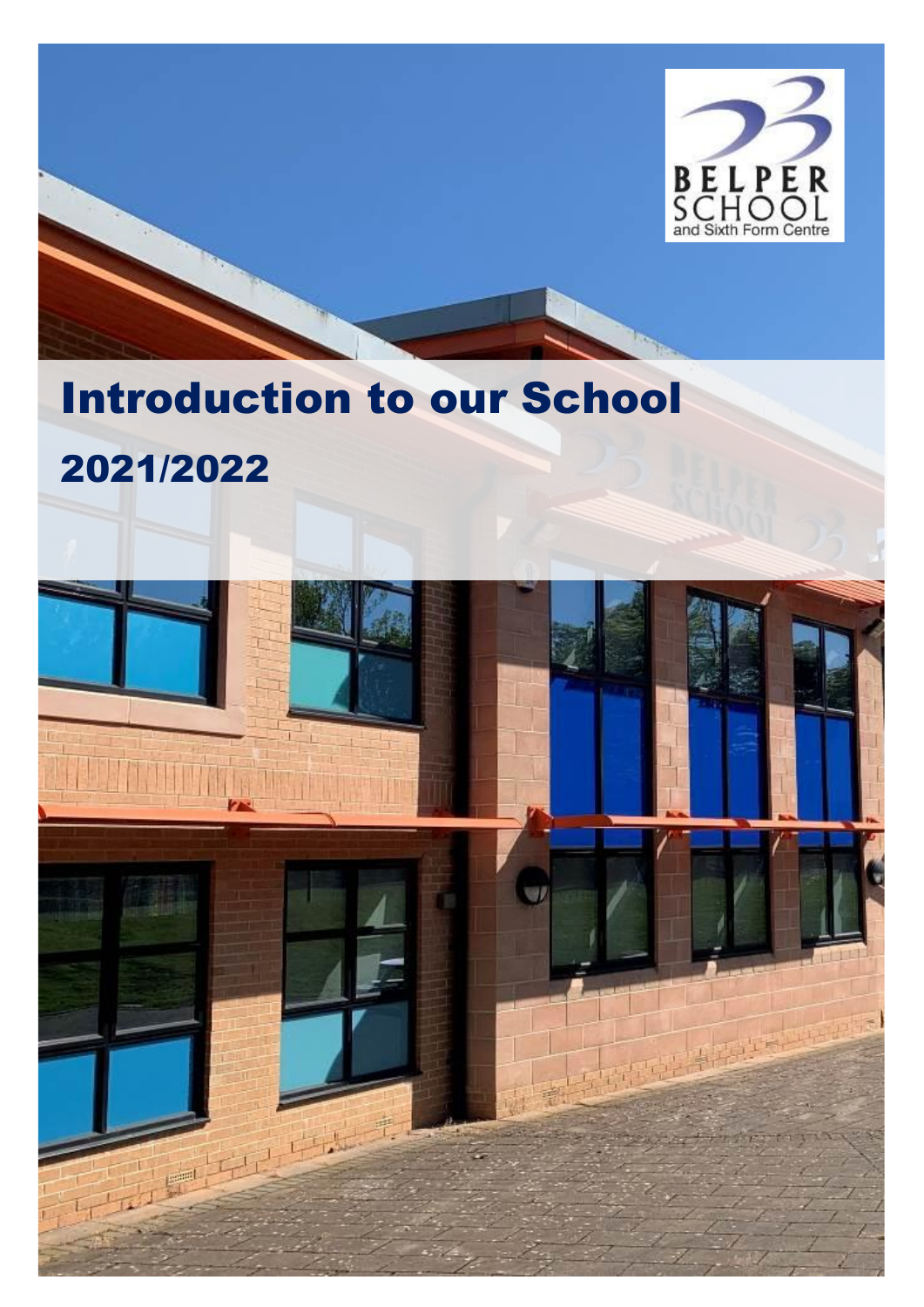

#### **WELCOME TO BELPER SCHOOL**

Thank you for your interest in our school. Belper is an exceptional place. We combine high academic standards, a rich & inspirational curriculum and a caring & supportive ethos to provide the best education we can for our wonderful students. We also like to think we are a great place to work!

Our vision is encapsulated in the phrase "**Create Your Future. Be who you are and become who you aspire to be**" and this vision guides our educational direction. We want to provide our students with the qualifications, knowledge and skills they need to have happy and successful lives. We hope that our students leave Belper well prepared to thrive as adults and we are proud of what our alumni achieve; from International athletes, to space engineers, to creative professionals, to self-employed entrepreneurs and much, much more. Our website shows just a small sample of the futures created at Belper School.

To provide the best education we can, we understand how important it is to recruit, retain and invest in our staff. We see our school as one community of families, students, teaching staff, support staff and leadership staff all working together. We know how important issues like workload and staff wellbeing are and build these into our everyday practices. For example, our school leadership team are very visible around the site always working hard to support and bring out the best in our staff.

We also know how lucky we are to work with our fantastic students. They are amongst the kindest and politest young people I have ever had the privilege to work with and visitors often comment on the very positive feel of the school. Their conduct in lessons and around the site is excellent. Belper is a school where teachers can truly focus on teaching.

If you would like to find out more, our website gives a flavour of the school and we are always happy to show prospective candidates around.

We value diversity in our staff teams and welcome applications from people from all backgrounds and life experiences.

The school takes its safeguarding and child protection responsibilities very seriously and all posts offered will be subject to agreeing to our ICT staff user policy, two supportive written references and an enhanced DBS clearance.

I look forward to meeting you.

Best wishes,

*Nick Goforth*

Headteacher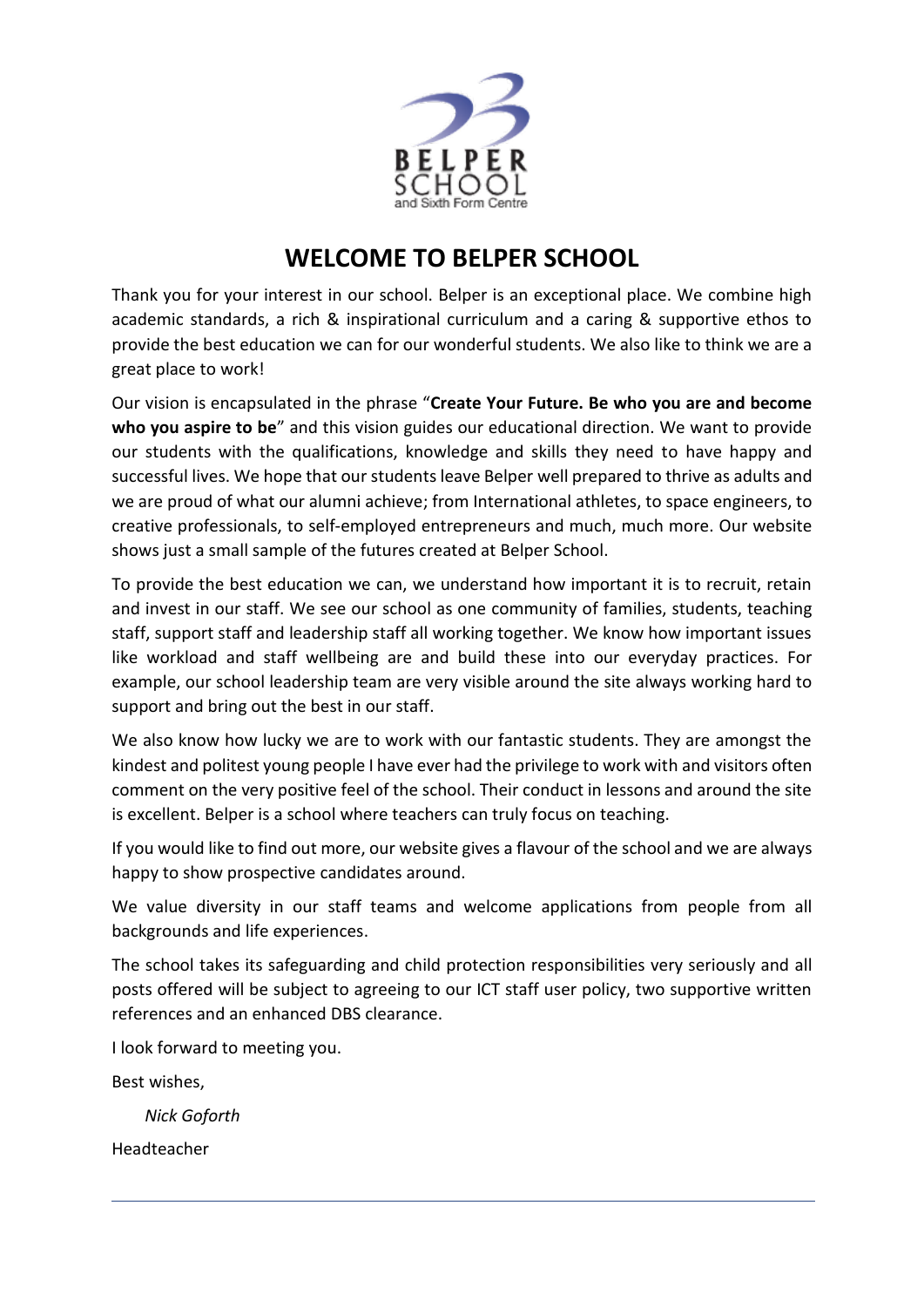

#### **AN INTRODUCTION**

Belper School & Sixth Form Centre is a popular and high achieving foundation school at the heart of Belper town.

- We are a very friendly school with a positive atmosphere, and we work hard to ensure that every child feels valued and respected. "*Most pupils are happy at school because relationships between staff and pupils are good. Pupils get on well together. … They know that there is always someone who will help them if they are worried."*  (OFSTED, 2019).
- Belper School is a non-uniform school which is an important part of our ethos.
- The foundation of our school is our caring and supportive ethos. "*Pupils receive highquality pastoral care and they know that teachers want them to do well. They appreciate their tutors' support"* (OFSTED, 2019).
- Our students are exceptionally understanding. "*Pupils are kind and considerate. They accept others' differences*" (OFSTED, 2019).
- We provide a very broad and inspirational personal development curriculum "*The school aims to help pupils become confident and independent. The school provides many opportunities for pupils to develop their interests and talents. For example, they can take part in drama and music productions and sporting events"* (OFSTED, 2019).
- Our academic curriculum is also very broad "*Students in the sixth form can study lots of different subjects. Staff guide students to choose appropriate courses*" (OFSTED, 2019).
- Our pupils achieve strong examination results. The school was ranked in the top 10 schools in Derbyshire at KS4 in 2019. *"Pupils are keen to do well. … Teachers try to help pupils understand when they find things difficult*". (OFSTED, 2019).
- Improving teaching and learning is central to our mission to be the best school we can possibly be. "*Pupils know that their teachers want them to do well. They say that their teachers always help them to achieve their best*." (OFSTED, 2019).
- We see ourselves as being at the centre of the local community and have strong links with other local schools and organisations. We also strive to maintain excellent relationships with the families of our students.
- Well over 80% of the pupils from our main feeder schools typically choose to come to us in Year 7 which facilitates the building of very strong links with Key Stage 2.